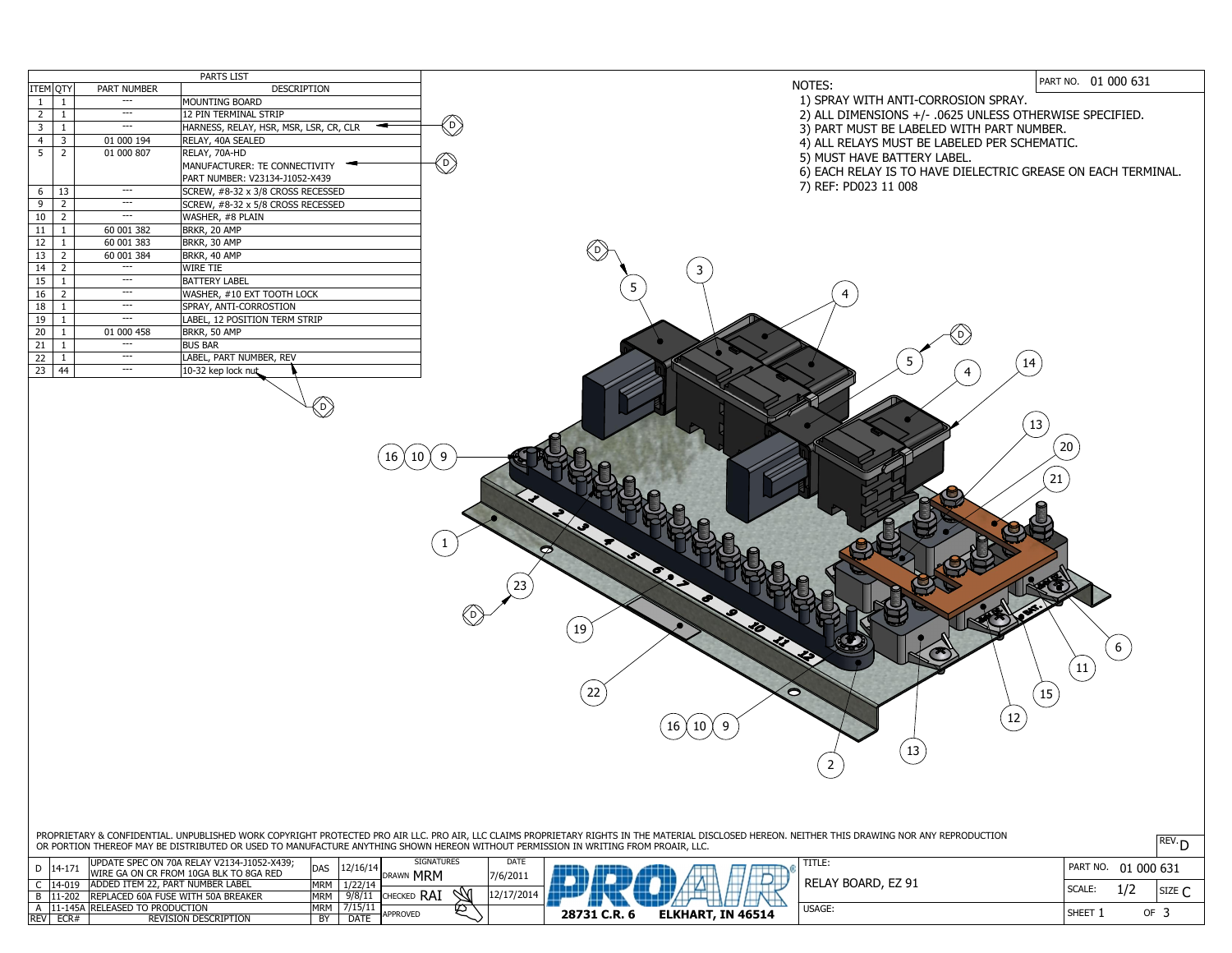

PART NO. 01 000 631